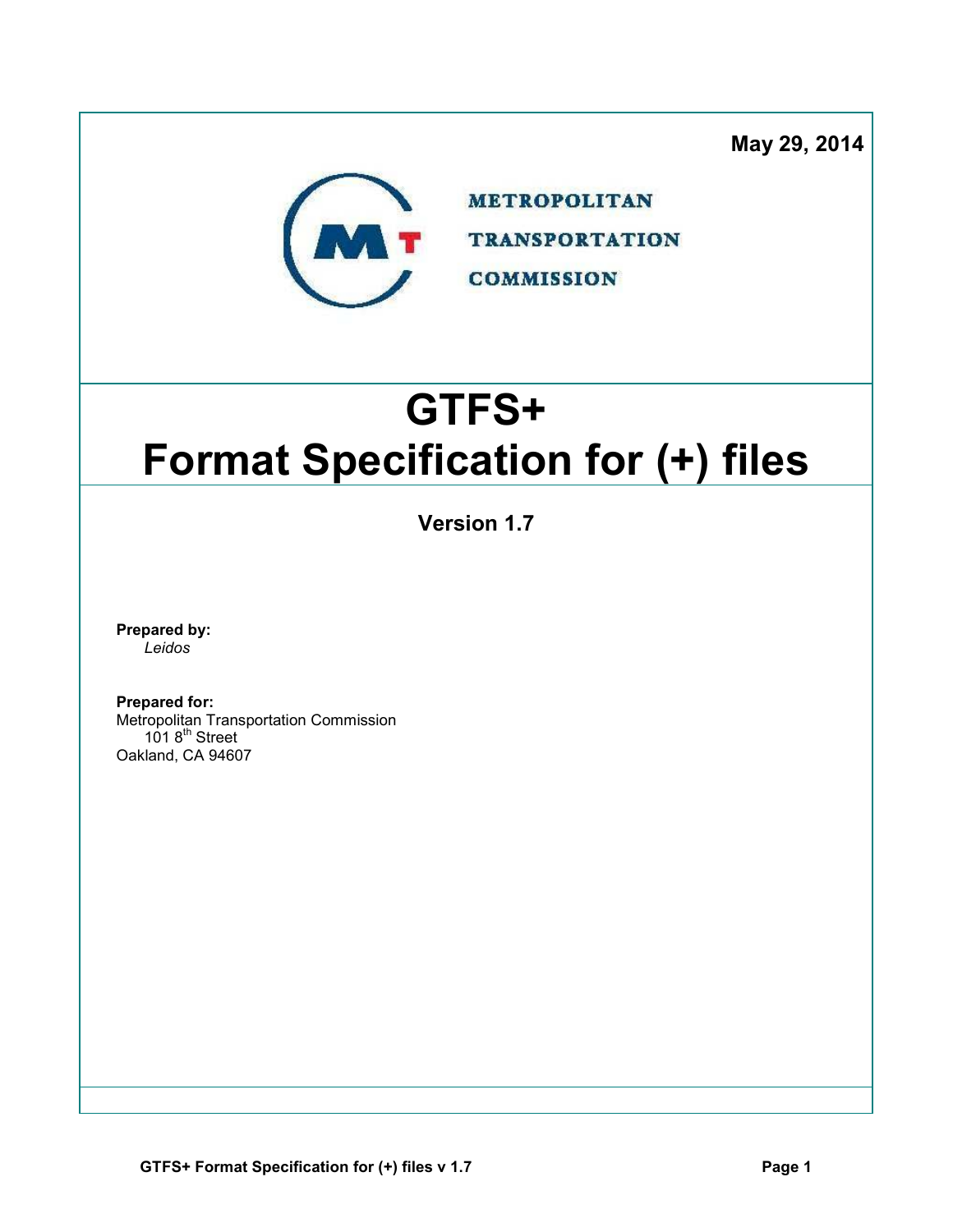| <b>Document Description</b>                                          | <b>Date</b>        | <b>Author</b> | <b>Version</b> |
|----------------------------------------------------------------------|--------------------|---------------|----------------|
|                                                                      |                    |               | <b>Number</b>  |
| First draft of Document.                                             | January 18, 2011   | Deepa Mani    | 1.0            |
| Added specifications for Rider Categories, Fares and Calendar        | March 22, 2011     | Deepa Mani    | 1.1            |
| attributes                                                           |                    |               |                |
| Added specification for realtime trips.txt                           | February 08, 2012  | Deepa Mani    | 1.2            |
| Made timepoints.txt optional file                                    | November 19, 2012  | Deepa Mani    | 1.3            |
| Added direction field to realtime trips.txt.                         | August 7, 2013     | Deepa Mani    |                |
| Added City field to Stop Attributes file                             |                    |               |                |
| Removed Pattern Headsign section                                     |                    |               | 1.4            |
| Added FareZone Attributes file specification                         |                    |               |                |
| Other minor textual changes and reformatting                         |                    |               |                |
| Added Field Type and Length to all files                             | August 16, 2013    | Deepa Mani    | 1.5            |
| Added Descriptions for all files                                     |                    |               |                |
| Revisions to real-time files based on discussion with MTC            | September 13, 2013 | Deepa Mani    | 1.6            |
| Review by MTC                                                        | September 25, 2013 | Nisar Ahmed   | 1.6            |
| Revisions based on recommendation from MTC:                          | April 7, 2014      | Deepa Mani    |                |
| Added directions txt to specify directions at a route level          |                    |               | 1.7            |
| Made realtime routename field in realtime routes txt optional        |                    |               |                |
| Made realtime directioncode in realtime directions.txt optional      |                    |               |                |
| Revised text to specify that directions txt is required for users of | May 29, 2014       | Deepa Mani    | 1.7            |
| versions 1.7 and above                                               |                    | Nisar Ahmed   |                |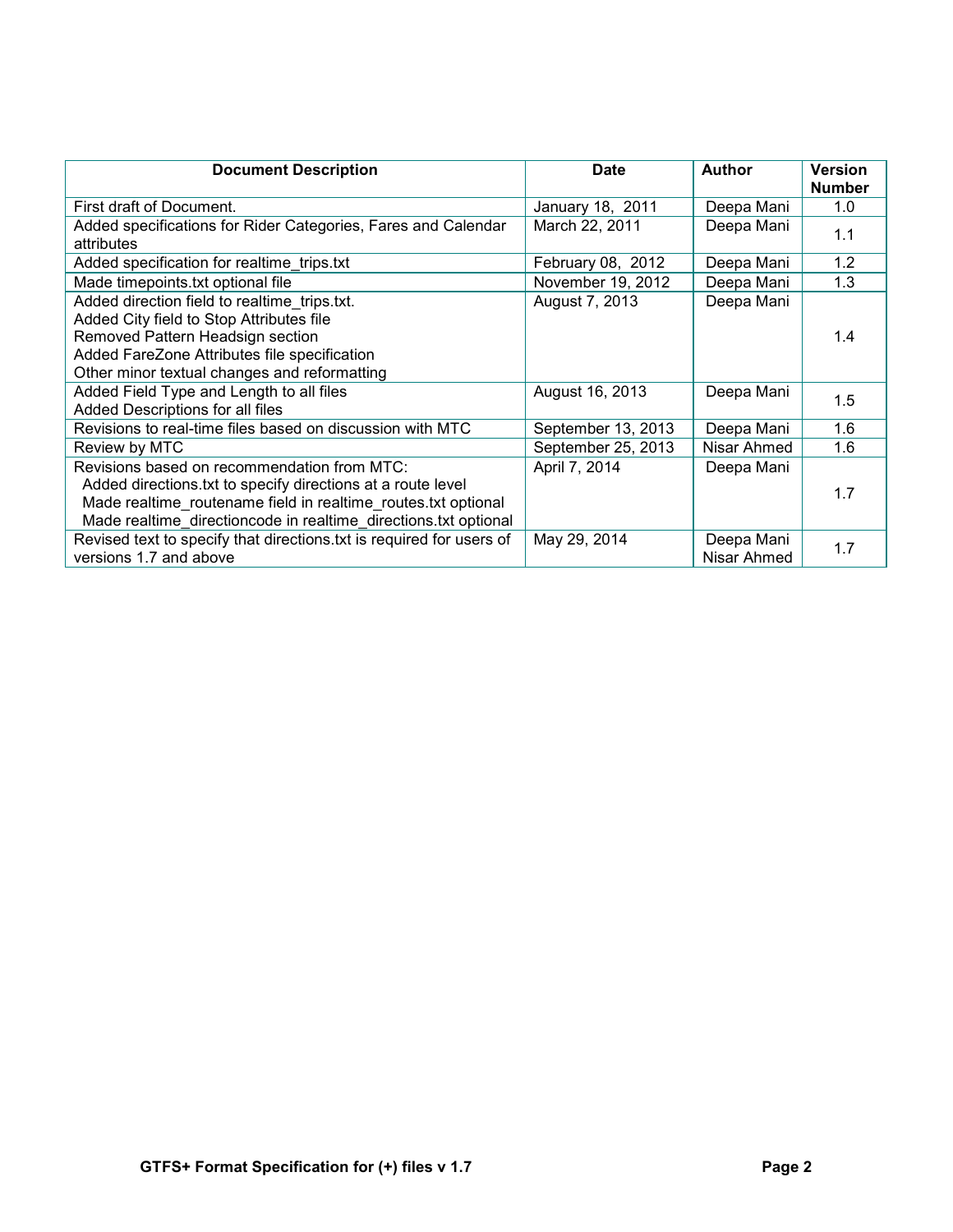# *Overview*

This document defines the format for additional (+) files to be provided by transit agencies along with GTFS feed. The general format of the additional files will be the same as the GTFS files format (defined in

http://code.google.com/transit/spec/transit\_feed\_specification.html#transitFileRequireme nts).

- All files must be saved as comma-delimited text.
- The first line of each file must contain field names.
- All field names are case-sensitive.
- Field values may not contain tabs, carriage returns or new lines.
- Field values that contain quotation marks or commas must be enclosed within quotation marks. In addition, each quotation mark in the field value must be preceded with a quotation mark. This is consistent with the manner in which Microsoft Excel outputs comma-delimited (CSV) files.
- Field values must not contain HTML tags, comments or escape sequences.
- Remove any extra spaces between fields or field names.
- Each line must end with a CRLF or LF line break character.

The following sections contain the field definitions for the  $(+)$  files.

#### *File Name - realtime\_routes.txt*

This file contains additional real-time information for a route.

| <b>Field Name</b>  | <b>Required</b> | <b>Type</b> | Length | <b>Details</b>                          |
|--------------------|-----------------|-------------|--------|-----------------------------------------|
| route id           | Required        | Character   | 12     | From GTFS routes.txt file. This         |
|                    |                 |             |        | is necessary to maintain relationship   |
|                    |                 |             |        | between routes in this file and         |
|                    |                 |             |        | routes in the standard GTFS             |
|                    |                 |             |        | routes.txt file.                        |
| realtime enabled   | Required        | Integer     | 1      | $0 =$ route is not real-time enabled    |
|                    |                 |             |        | $1 =$ route is real-time enabled        |
|                    |                 |             |        |                                         |
|                    |                 |             |        | Standard GTFS does not include a        |
|                    |                 |             |        | field to indicate real-time status of a |
|                    |                 |             |        | route. This allows the flexibility for  |
|                    |                 |             |        | agencies to identify routes that may    |
|                    |                 |             |        | not have real-time predictions.         |
| realtime routename | Optional        | Character   | 100    | This field may be empty if              |
|                    |                 |             |        | route_long_name in GTFS                 |
|                    |                 |             |        | routes.txt file is provided.            |
|                    |                 |             |        | Otherwise, it should contain the        |
|                    |                 |             |        | data defined for route long name        |
|                    |                 |             |        | in GTFS routes. txt file.               |
| realtime routecode | Required        | Character   | 12     | This field can be empty if real-time    |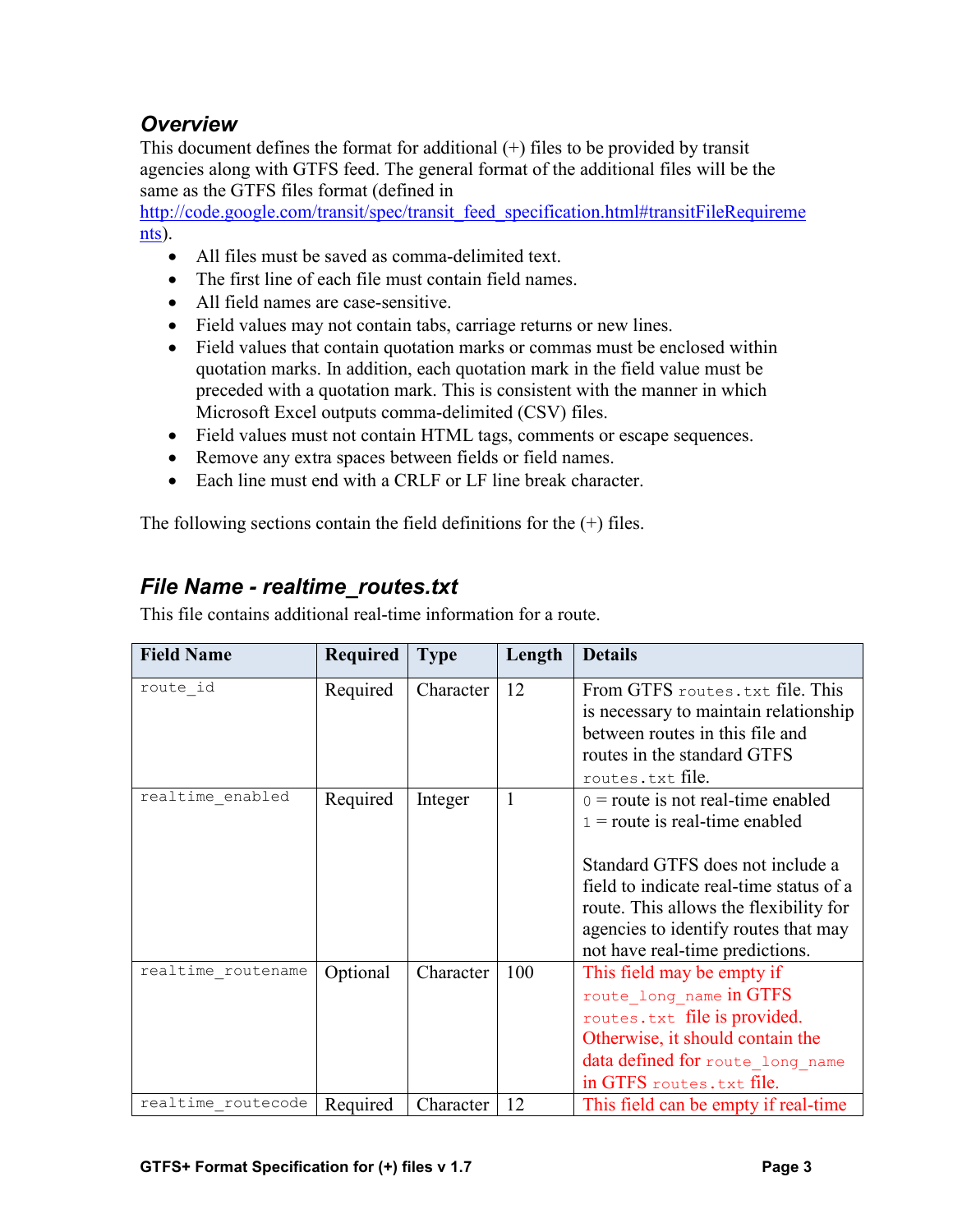|  | route code in MTC's real-time feed |
|--|------------------------------------|
|  | Is the same as route short name    |
|  | I in GTFS routes.txt file.         |

# *File Name - realtime\_stops.txt*

This file helps map regional real-time stop identifiers with the stop id in stops.txt file in GTFS. This file can be omitted if GTFS file **stops.txt** contains the regional real-time stop id in the optional **stop\_code** field.

| <b>Field Name</b> | Required | <b>Type</b> | Length | <b>Details</b>                                                                                                                                |
|-------------------|----------|-------------|--------|-----------------------------------------------------------------------------------------------------------------------------------------------|
| trip id           | Required | Character   | 15     | From GTFS stop times. txt file.                                                                                                               |
| stop id           | Required | Character   | 15     | From GTFS stop times.txt file<br>when the stop code in standard<br>GTFS is different from the<br>stop code used in real-time feed<br>for MTC. |
| realtime stop id  | Required | Integer     | 15     | Corresponding stop code used in<br>real-time feed for MTC.                                                                                    |

# *File Name - directions.txt*

#### **Users of version 1.7 or later must use this file and ignore realtime\_directions.txt file.**

In the standard GTFS, trip direction can be specified as '0' or '1' only. It does not allow for indication of specific directions such as North, South, etc. This file captures the direction text for each of the directions in a route.

Route direction information can be provided through either this directions.txt OR realtime directions.txt file, but not both. Users of GTFS+ version 1.7 and above are required to provide directions.txt file and ignore realtime directions.txt file. Users of version 1.6 or earlier may continue to use realtime\_directions.txt, unless they voluntarily choose to upgrade to directions.txt. Only one of directions.txt Or realtime directions.txt should be included. Also, tripheadsign field in GTFS trips.txt file should be populated in order to distinguish patterns within a direction and to provide destination information to passengers.

When directions.txt file is used, optional direction id field in GTFS trips.txt must be filled in.

| <b>Field Name</b> | Required | <b>Type</b> | Length   Details |  |
|-------------------|----------|-------------|------------------|--|
|                   |          |             |                  |  |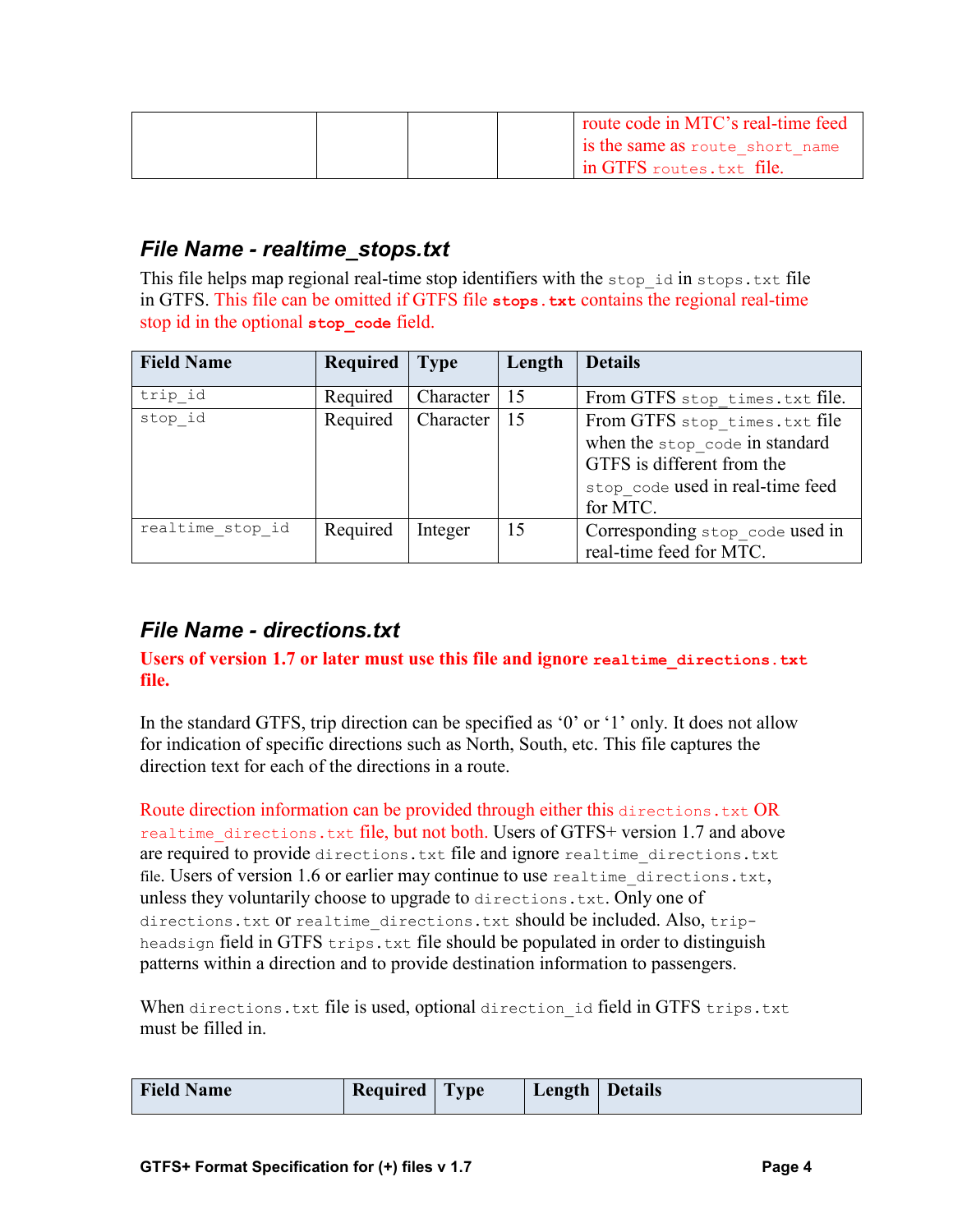| route id     | Required | Character | 12 | From GTFS routes. txt file.     |
|--------------|----------|-----------|----|---------------------------------|
| direction id | Required | Integer   | 1  | Binary direction id from        |
|              |          |           |    | GTFS trips.txt file.            |
|              |          |           |    | Each (route id,                 |
|              |          |           |    | direction id) pair can only     |
|              |          |           |    | appear once in directions.txt.  |
| Direction    | Required | Character | 25 | Corresponding direction name    |
|              |          |           |    | (Provided direction text should |
|              |          |           |    | match exactly from the list     |
|              |          |           |    | below)                          |
|              |          |           |    | North                           |
|              |          |           |    | South                           |
|              |          |           |    | East                            |
|              |          |           |    | West                            |
|              |          |           |    | Northeast                       |
|              |          |           |    | Northwest                       |
|              |          |           |    | Southeast                       |
|              |          |           |    | Southwest                       |
|              |          |           |    | Clockwise                       |
|              |          |           |    | Counterclockwise                |
|              |          |           |    | Inbound                         |
|              |          |           |    | Outbound                        |
|              |          |           |    | Loop                            |
|              |          |           |    | A Loop                          |
|              |          |           |    | B Loop                          |

# *File Name - realtime\_directions.txt*

**Users of version 1.6 or earlier may continue to use this file and ignore directions.txt; or upgrade to directions.txt file and ignore this file.**

This file contains direction information for a trip. Note that direction can be provided using this file or the directions.txt file, described above. Only one of directions.txt Or realtime directions.txt should be included. This file is being retained to maintain backward compatibility for users of GTFS+ versions 1.6 and earlier. Users of version 1.6 or earlier may continue to use this file, unless they voluntarily choose to upgrade to directions.txt. Also, trip-headsign field in GTFS trips.txt file should be populated in order to distinguish patterns within a direction and to provide destination information to passengers.

| <b>Field Name</b> | <b>Required</b> Type |                     | Length   Details                               |
|-------------------|----------------------|---------------------|------------------------------------------------|
| trip id           | Required             | Character           | From GTFS trips.txt file.                      |
| direction id      | Optional             | Integer             | Direction of trip from GTFS<br>trips.txt file. |
| direction         | Required             | Character $\vert$ 2 | Corresponding direction<br>$N - North$         |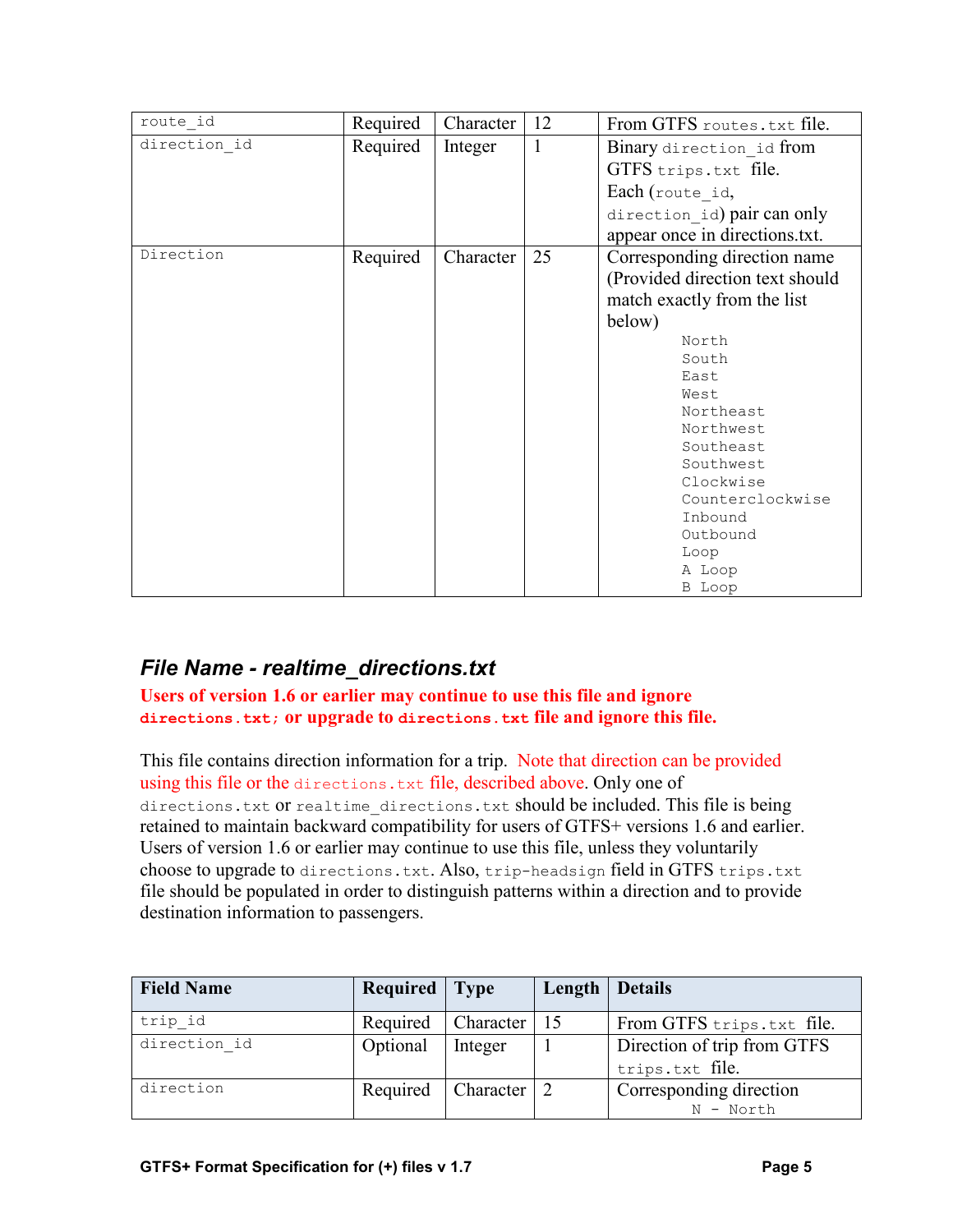|                        |          |           |     | - South<br>S                   |
|------------------------|----------|-----------|-----|--------------------------------|
|                        |          |           |     | - East<br>Ε                    |
|                        |          |           |     | - West<br>W                    |
|                        |          |           |     | - Northeast<br>NΕ              |
|                        |          |           |     | - Northwest<br>NW              |
|                        |          |           |     | SE - Southeast                 |
|                        |          |           |     | SW - Southwest                 |
|                        |          |           |     | CL - Clockwise                 |
|                        |          |           |     | $CC -$                         |
|                        |          |           |     | Counterclockwise               |
|                        |          |           |     | IB - Inbound                   |
|                        |          |           |     | - Outbound<br>OB.              |
|                        |          |           |     | LP<br>- Loop                   |
|                        |          |           |     | $A - A$ Loop                   |
|                        |          |           |     | $B - B$ Loop                   |
| realtime directioncode | Optional | Character | 100 | Direction code as recognized   |
|                        |          |           |     | by Real-time system. If real-  |
|                        |          |           |     | time predictions provided to   |
|                        |          |           |     | MTC are based on trip id,      |
|                        |          |           |     | this field can be empty. (This |
|                        |          |           |     | field is optional and is being |
|                        |          |           |     | retained for backward          |
|                        |          |           |     |                                |
|                        |          |           |     | compatibility)                 |

# *File Name - realtime\_trips.txt*

This file contains real-time identifiers for trips. This file can be omitted if the GTFS **trips.txt** file contains the same Trip IDs included in real-time feed for MTC within the **trip\_id** field.

| <b>Field Name</b> | <b>Required</b> Type |                | Length | Details                                                         |
|-------------------|----------------------|----------------|--------|-----------------------------------------------------------------|
| trip id           | Required             | Character   15 |        | From GTFS trips.txt file                                        |
| realtime trip id  | Required             | Character   15 |        | Corresponding trip_id<br>provided in real-time feed for<br>MTC. |

# *File Name - stop\_attributes.txt*

This file contains additional attributes for a stop. This file is needed because standard GTFS does not include these fields.

| <b>Field Name</b> | Required | $1$ Type        | Length   Details |                                      |
|-------------------|----------|-----------------|------------------|--------------------------------------|
| stop id           | Required | Character $ 15$ |                  | From GTFS stops.txt file             |
| accessibility id  | Optional | Integer         |                  | defines accessibility parameters for |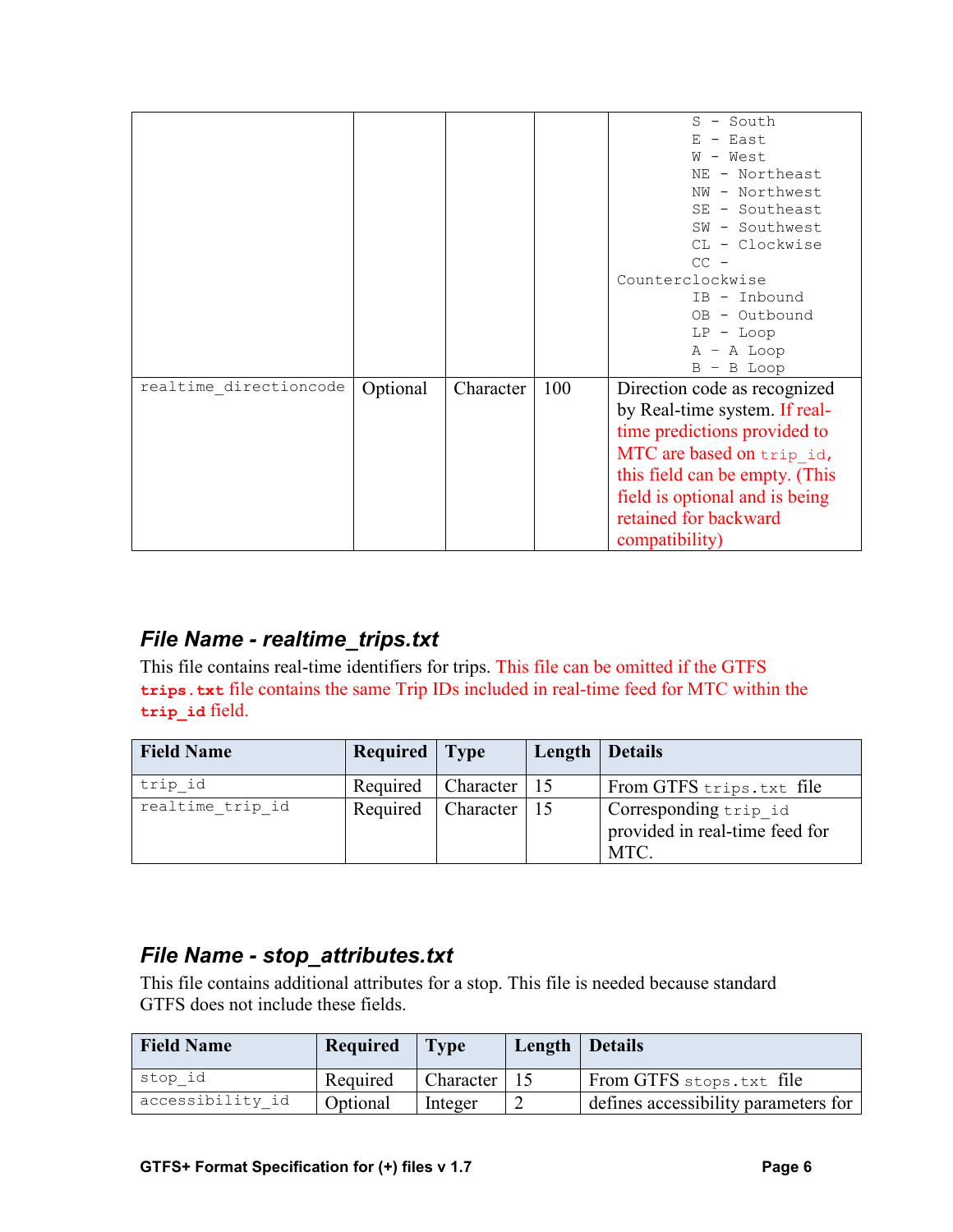|                    |          |           |    | stop<br>$0 - Unknown$<br>$1 - No ADA$<br>$2$ - Full ADA<br>3 - Wheel Chair<br>$4 - Blind$<br>$5 -$ Deaf<br>6 - Blind/Wheel Chair<br>7 - Deaf/Blind<br>8 - Deaf/Wheel Chair |
|--------------------|----------|-----------|----|----------------------------------------------------------------------------------------------------------------------------------------------------------------------------|
| cardinal direction | Optional | Character | 2  | Direction definition of stop                                                                                                                                               |
|                    |          |           |    | position<br>NO, SO, EA, WE, NE,                                                                                                                                            |
|                    |          |           |    | NW, SE, SW                                                                                                                                                                 |
| relative position  | Optional | Character | 2  | Stop position relative to stop name                                                                                                                                        |
|                    |          |           |    | $NS =$ nearside of                                                                                                                                                         |
|                    |          |           |    | intersection                                                                                                                                                               |
|                    |          |           |    | $FS =$ farside of intersection                                                                                                                                             |
|                    |          |           |    | $AT = stop$ is at position                                                                                                                                                 |
|                    |          |           |    | $OP = stop$ is across street                                                                                                                                               |
| stop city          | Required | Character | 60 | City corresponding to the stop                                                                                                                                             |

# *File Name - timepoints.txt*

This file can be omitted if the GTFS file stop\_times.txt has blank values for arrival time and departure time for all the stops that are NOT time points. This file is needed because standard GTFS does not include these fields.

| <b>Field Name</b> | Required | $\blacksquare$ Type | Length | <b>Details</b>                                                   |
|-------------------|----------|---------------------|--------|------------------------------------------------------------------|
| trip id           | Required | Character $ 15$     |        | From GTFS stop times.txt file                                    |
| stop id           | Required | Character $ 15$     |        | From GTFS stop times.txt file<br>(Include Time point stops only) |

# *File Name - rider\_categories.txt*

This file lists the rider categories for fares other than the *Regular* category. This file is needed because standard GTFS does not include these fields.

| <b>Field Name</b> | Required | <b>Type</b> | Length | Details |
|-------------------|----------|-------------|--------|---------|
|-------------------|----------|-------------|--------|---------|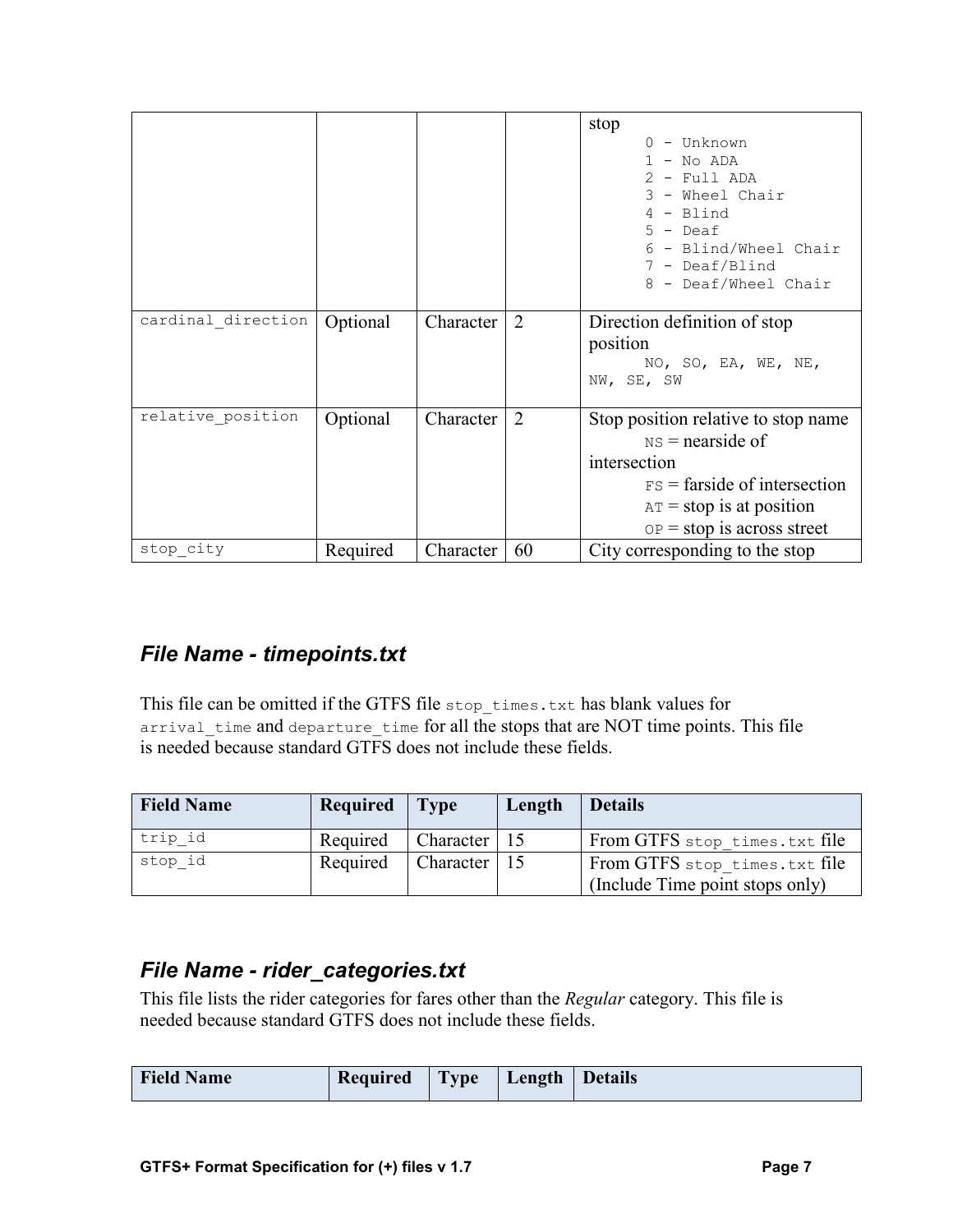| rider category id   | Required | Intege | 3   | Unique rider category ID                  |
|---------------------|----------|--------|-----|-------------------------------------------|
|                     |          |        |     | - Senior                                  |
|                     |          |        |     | - Child                                   |
|                     |          |        |     | - Student                                 |
|                     |          |        |     | - Youth                                   |
|                     |          |        |     | - Disabled                                |
|                     |          |        |     | 7 - Promotional category                  |
|                     |          |        |     | $11 -$ Military                           |
|                     |          |        |     | 15 to 25 - Custom categories              |
|                     |          |        |     | (agency can assign categories that)       |
|                     |          |        |     | do not fall under standard                |
|                     |          |        |     | categories mentioned above)               |
| rider category desc | Required | Chara  | 256 | Rider category as it should appear        |
| ription             |          | cter   |     | on 511.org, such as <i>Child (ages 5-</i> |
|                     |          |        |     | 11), Seniors (Ages 62 & Up)               |

# *File Name - fare\_rider\_categories.txt*

This file specifies attributes for the fares for rider categories.

GTFS file fare attributes.txt contains the fares for the *Regular* rider category. Fares for other rider categories such as *Child*, *Senior*, etc will be provided in this plus file fare rider categories.txt. The combination of fare id and rider category id should be unique in this file. This file is needed because standard GTFS does not include these fields.

| <b>Field Name</b> | Required | <b>Type</b> | Length | <b>Details</b>                     |
|-------------------|----------|-------------|--------|------------------------------------|
| fare id           | Required | Character   | 15     | From GTFS                          |
|                   |          |             |        | fare attributes.txt file           |
| rider category id | Required | Integer     |        | From Plus file                     |
|                   |          |             |        | rider categories.txt               |
| price             | Required | Decimal     | 7(5,2) | Fare for the specified fare id and |
|                   |          |             |        | rider category id in USD           |

# *File Name - calendar\_attributes.txt*

This file contains calendar attributes. This file is needed because standard GTFS does not include these fields.

| <b>Field Name</b> | Required   Type |                            | Length | <b>Details</b>              |
|-------------------|-----------------|----------------------------|--------|-----------------------------|
| service id        | Required        | $\Box$ Character $\Box$ 15 |        | From GTFS calendar.txt file |